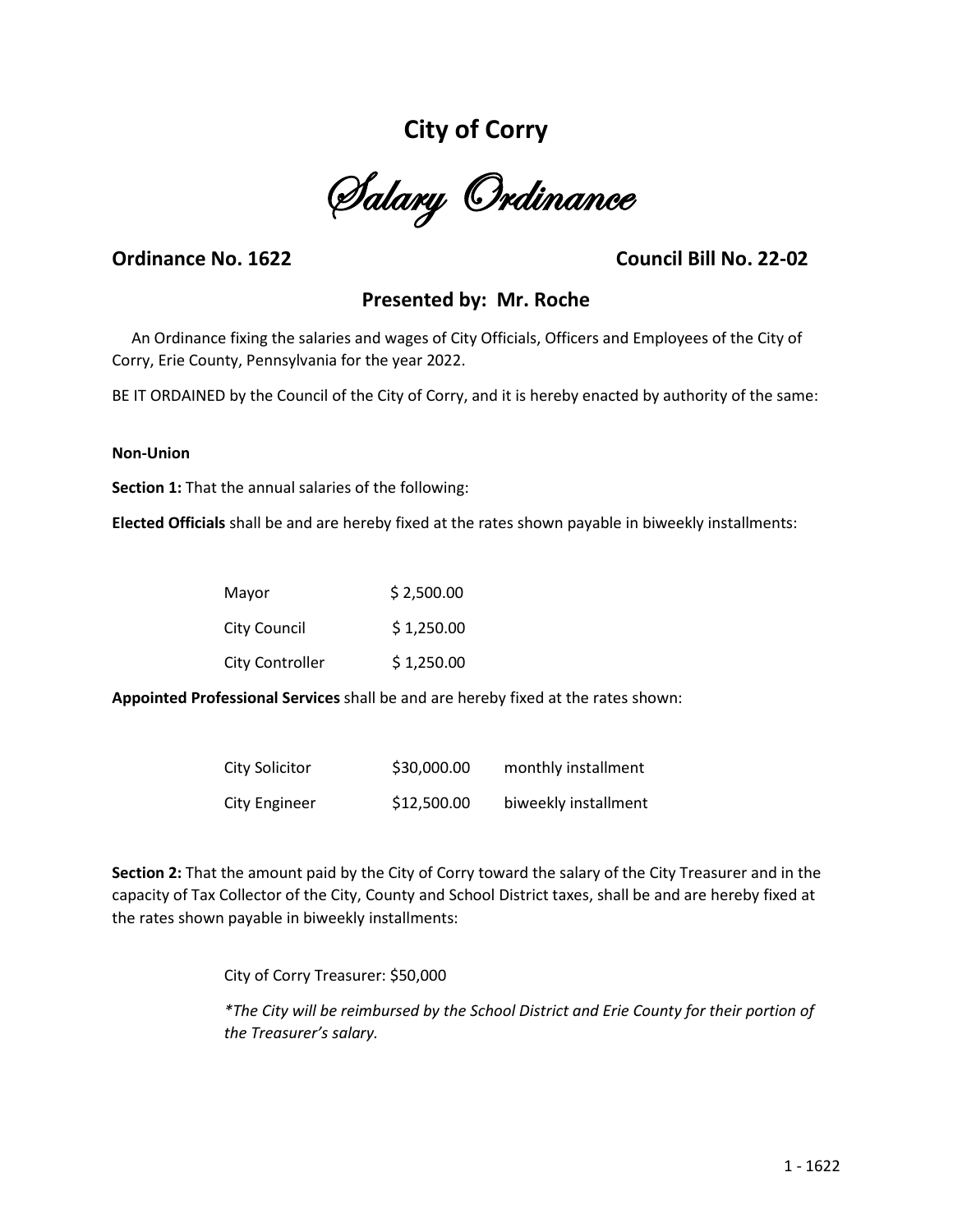**Section 3:** That the amount paid by the City of Corry toward the wages of the Part Time Finance and Taxation Office Assistant shall be and are hereby fixed at the rate not to exceed:

\$18.00 per hour

\* *The City will be reimbursed by the School District and Erie County for their portion of the Part Time Finance and Taxation Office Assistant wages.*

**Section 4:** That the base annual salary for each of the following Officials and Employees shall be and are hereby fixed at the following maximum rates per annum, payable in biweekly installments:

| City Administrator                                | \$70,000 with a 3 month review |
|---------------------------------------------------|--------------------------------|
| Police Chief *                                    | \$75,000                       |
| Fire Chief **                                     | \$67,400                       |
| Deputy Fire Chief **                              | \$53,400                       |
| Code Compliance Officer                           | \$36,000                       |
| <b>Executive Assistant</b>                        | \$45,000                       |
| <b>City Clerk</b>                                 | \$35,000                       |
| WWTP/ Sewer Collection Lead Operator              | \$53,800                       |
| Highways/Water/Equipment/Properties Lead Operator | \$53,700                       |
| Golf Course Superintendent                        | \$38,500                       |
| Golf Course Club House Manager***                 | \$27,100                       |

\* The Chief of Police shall receive a clothing and equipment allowance in the amount of \$500.

\*\* The Fire Chief and Deputy Fire Chief shall receive a clothing and equipment allowance in the amount of \$400.

\*\*\*(For Golf Season 36 weeks)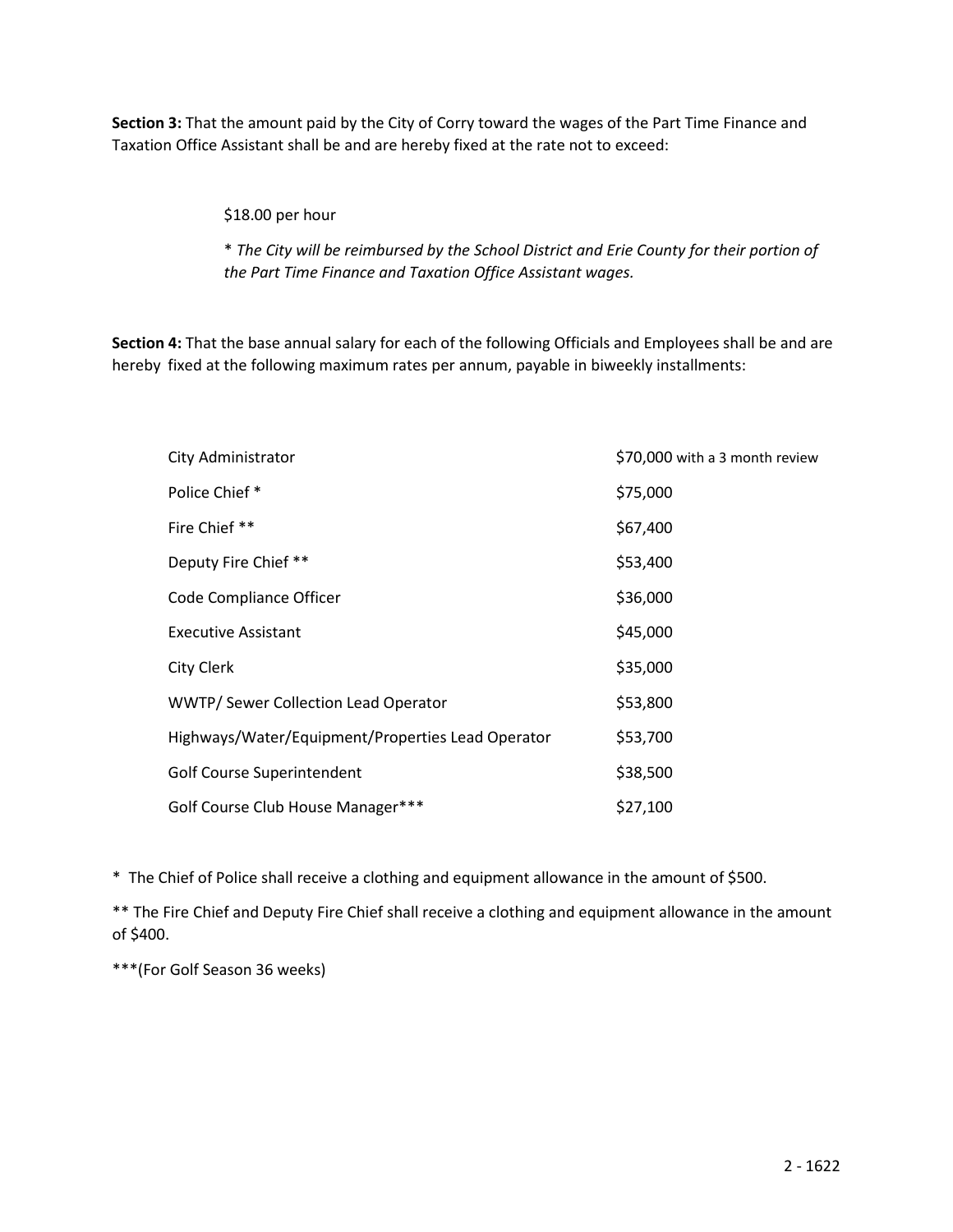**Section 5:** That the hourly wage for each of the following Employees shall be and are hereby fixed at the following maximum rates per hour, payable in biweekly installments:

| Part Time Golf Course Personnel       | \$11.25 |
|---------------------------------------|---------|
| Comm. Center Operations Manager       | \$12.50 |
| Part Time Clerical Personnel          | \$13.00 |
| <b>Part Time Recreation Personnel</b> | \$10.25 |
| Part Time Public Works Personnel      | \$14.50 |
| Part Time Custodial Personnel         | \$10.50 |
| Part Time Fire Department Engineer    | \$12.25 |
| Part Time Police Patrolman            | \$18.75 |

# **General Teamsters Local 397 (Police)**

**Section 6:** That the base salaries, including longevity, of the Police Officers of the City of Corry, other than Chief, shall be and are hereby fixed at the following maximum annual rates of pay for their respective grades of rank and length of service, payable in biweekly installments:

## CLASSIFICATION AND SERVICE (LONGEVITY) RATES˜MAXIMUM

| 2022             |        |        |        |             |          |           |           |           |           |
|------------------|--------|--------|--------|-------------|----------|-----------|-----------|-----------|-----------|
|                  | year 1 | year 2 | year 3 |             |          |           |           |           |           |
|                  | (80%)  | (85%)  | (90%)  | <b>Base</b> | $+5$ yrs | $+10$ yrs | $+15$ yrs | $+20$ yrs | $+25$ yrs |
| <b>SGT</b>       | 67,634 | 67,634 | 67,634 | 67,634      | 69,641   | 70,978    | 72,316    | 73,654    | 74,322    |
| <b>CPL</b>       | 65,967 | 65,967 | 65,967 | 65,967      | 67,924   | 68,924    | 70,532    | 71,837    | 72,489    |
| <b>PTLA</b>      |        |        |        | 63,586      | 65,471   | 66,727    | 67,984    | 69,241    | 69,869    |
| PTL <sub>B</sub> |        | 54,160 | 57,302 |             |          |           |           |           |           |
| PTL C            | 51,019 |        |        |             |          |           |           |           |           |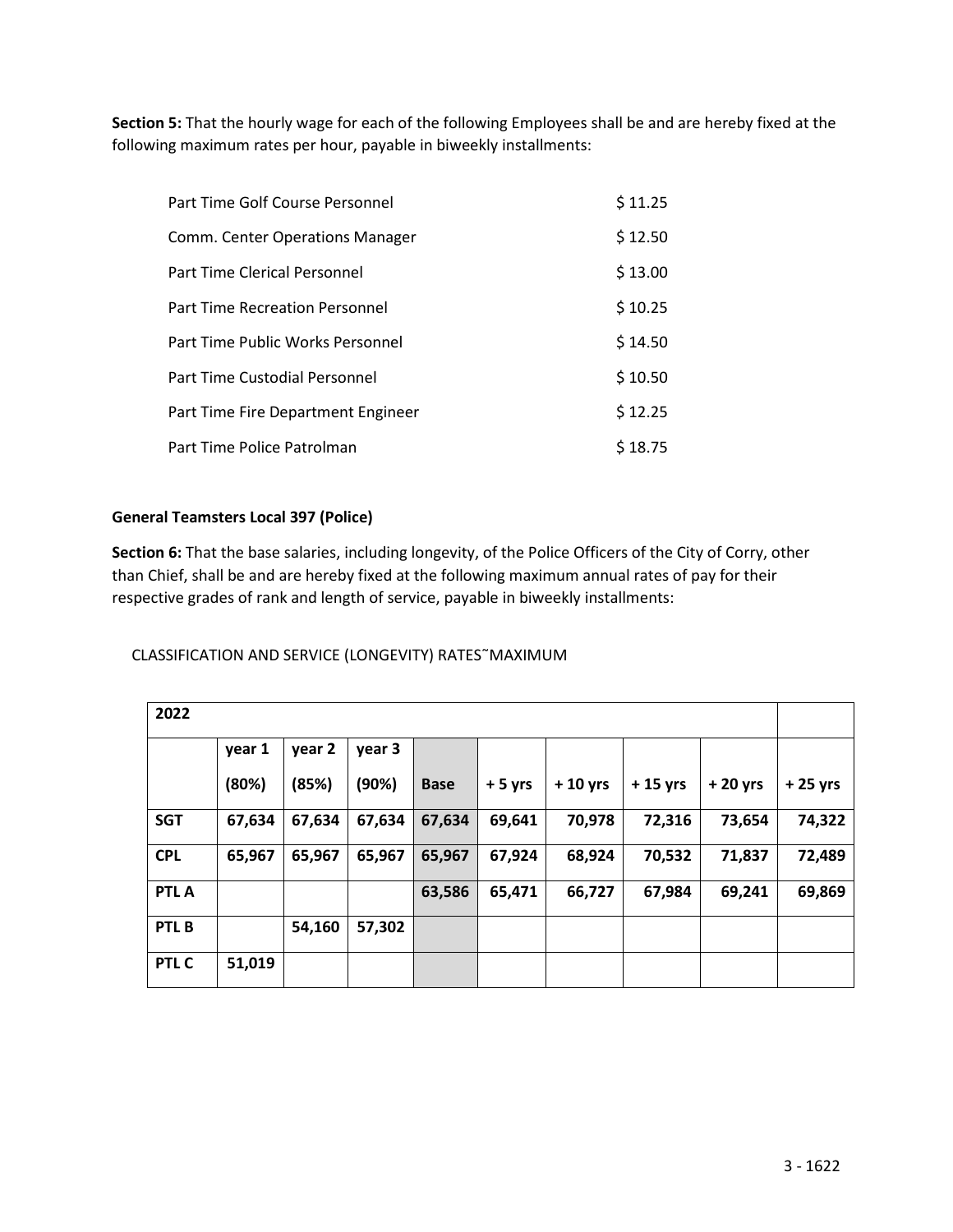# **I.A.F.F. Local 2102 (Fire)**

| Wages<br>2022     | Per<br>Hour | Annual<br>Salary | Regular<br><b>Hrly Rate</b> | Overtime<br>Hourly<br>Rate |
|-------------------|-------------|------------------|-----------------------------|----------------------------|
| Year 1            |             | 80% of Base      | \$13.07                     | \$19.61                    |
| Year <sub>2</sub> |             | 85% of Base      | \$13.89                     | \$20.83                    |
| Year <sub>3</sub> |             | 90% of Base      | \$14.71                     | \$22.06                    |
| <b>Base</b>       |             | \$48,857         | \$16.34                     | \$25.19                    |
| After 5<br>Years  | \$0.45      | \$50,202         | \$16.79                     | \$25.19                    |
| After 10<br>Years | \$0.50      | \$50,352         | \$16.84                     | \$25.26                    |
| After 15<br>Years | \$0.55      | \$50,501         | \$16.89                     | \$25.34                    |
| After 20<br>Years | \$0.60      | \$50,651         | \$16.94                     | \$25.41                    |
| After 25<br>Years | \$0.65      | \$50,800         | \$16.99                     | \$25.49                    |
| After 30<br>Years | \$0.70      | \$50,950         | \$17.04                     | \$25.56                    |
| After 35<br>Years | \$0.75      | \$51,099         | \$17.09                     | \$25.64                    |

**Section 7:** That reimbursement to Fire department engineers shall be at the following maximum annual rates, payable in biweekly installments:

Additional Compensation for Fire Department Officers:

Captain \$ 0.40 per hour

Lieutenant \$ 0.20 per hour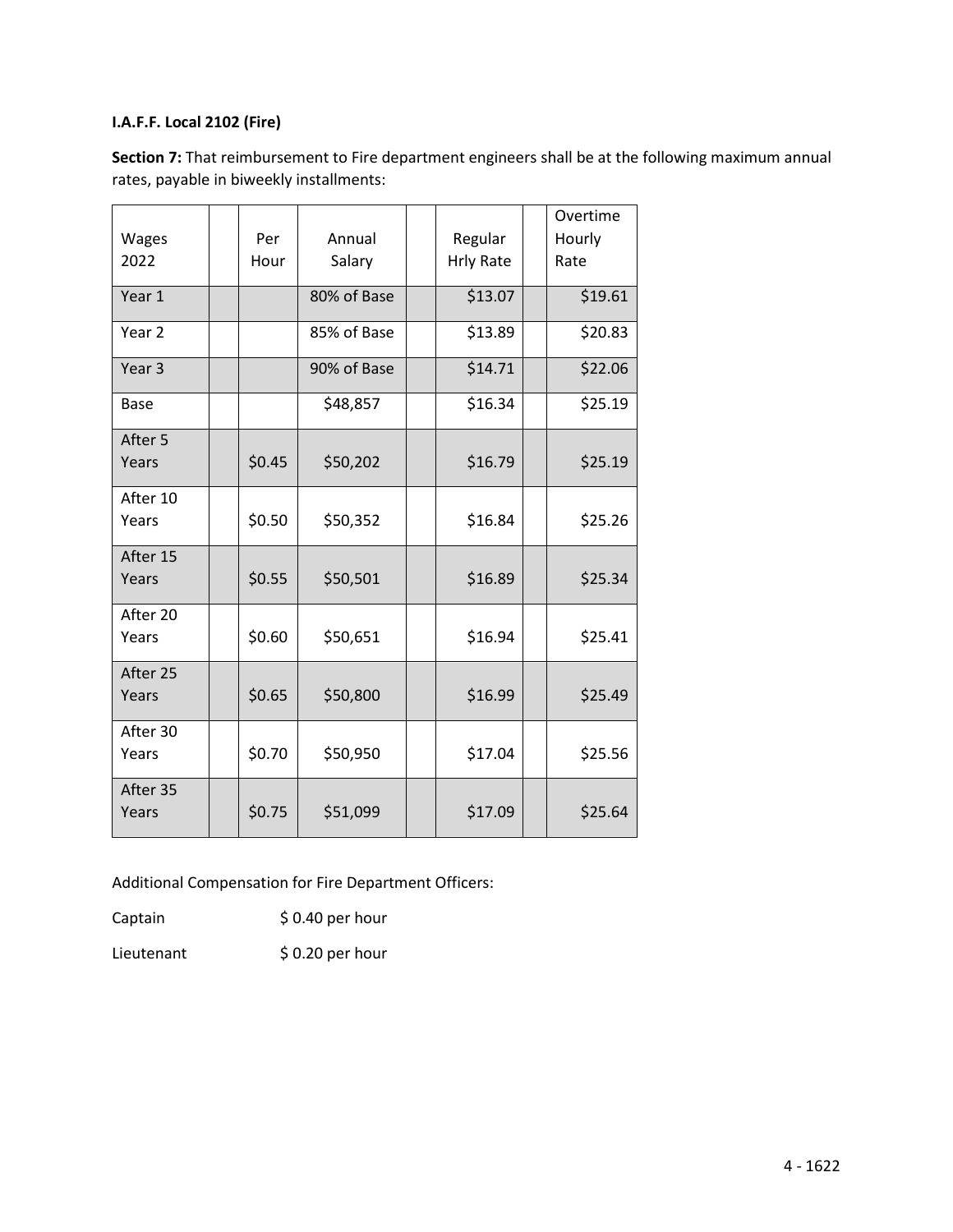# **AFSCME Local (non-uniform)**

**Section 8:** That the hourly rates of pay for each of the following employees shall be and are hereby fixed at the following maximum hourly rates:

| <b>Job Classification</b>                 | License<br><b>Requirements</b> | Year 1 - 80% | Year 2 - 85% | Year 3 - 90% | <b>2022 Base</b> |
|-------------------------------------------|--------------------------------|--------------|--------------|--------------|------------------|
| <b>Water Operator/Laborer</b>             | A,B                            | \$16.00      | \$17.00      | \$18.00      | \$20.00          |
|                                           |                                |              |              |              |                  |
| <b>Waste Water Laborer- Temporary</b>     | $\mathbf{A}$                   | \$16.00      | \$17.00      | \$18.00      | \$20.00          |
| <b>Waste Water Operator/Laborer</b>       | A, C                           | \$17.98      | \$19.10      | \$20.22      | \$22.47          |
| <b>Waste Water Maintenance Technician</b> | A, C, D                        | \$18.32      | \$19.47      | \$20.61      | \$22.90          |
|                                           |                                |              |              |              |                  |
| <b>Inspection Mechanic</b>                | A, F                           | \$14.70      | \$15.62      | \$16.54      | \$18.38          |
| <b>CDL Inspection Mechanic</b>            | A, D                           | \$18.32      | \$19.47      | \$20.61      | \$22.90          |
|                                           |                                |              |              |              |                  |
| <b>Streets Operator/Laborer</b>           | $\mathbf A$                    | \$16.00      | \$17.00      | \$18.00      | \$20.00          |
|                                           |                                |              |              |              |                  |
| <b>PW General Laborer</b>                 | E                              | \$12.17      | \$12.93      | \$13.69      | \$15.21          |
|                                           |                                |              |              |              |                  |
| <b>Utility Clerk</b>                      |                                | \$14.58      | \$15.49      | \$16.40      | \$18.22          |
|                                           |                                |              |              |              |                  |
| <b>Police Clerk</b>                       |                                | \$15.48      | \$16.45      | \$17.42      | \$19.35          |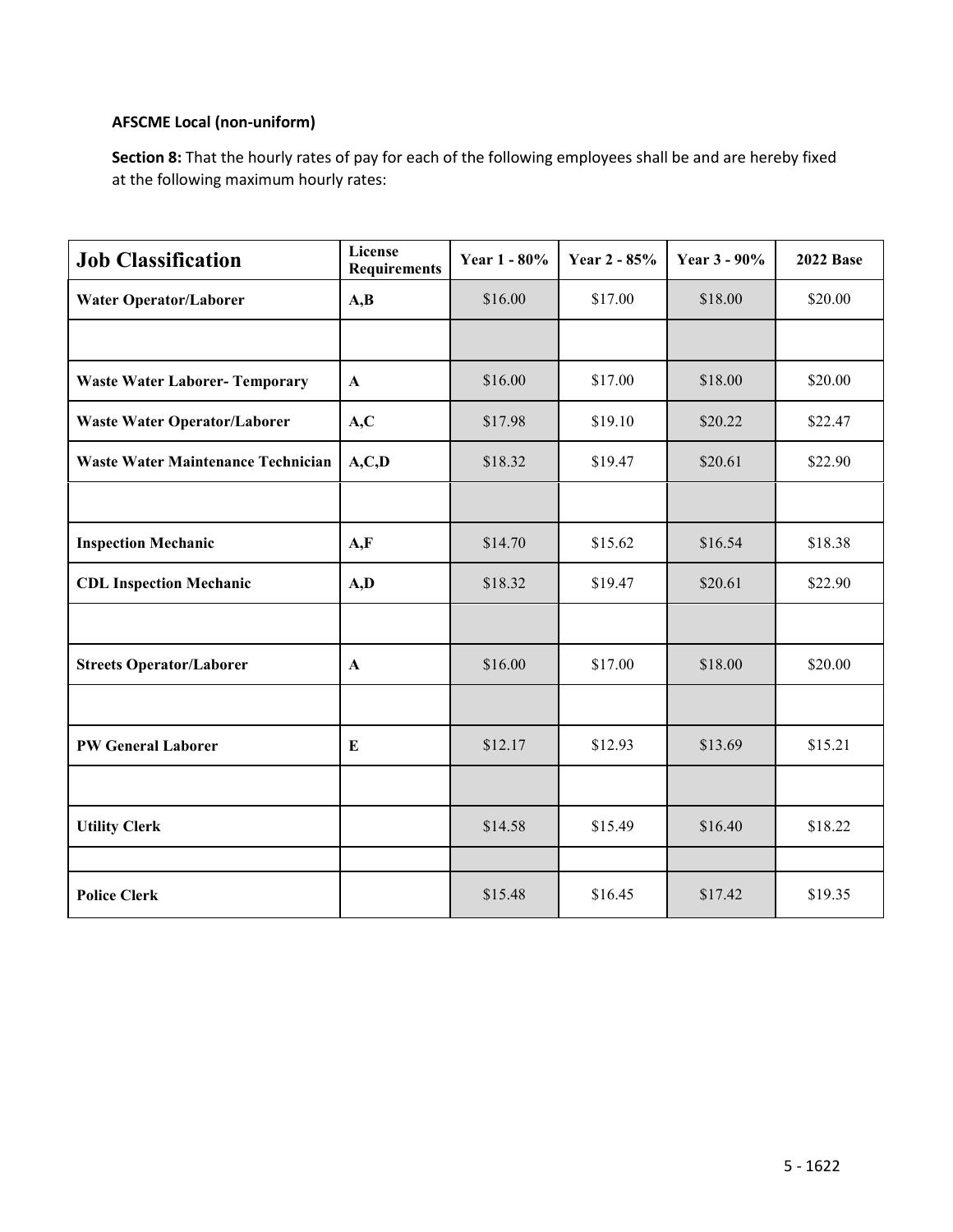That all full-time permanent employees that belong to the AFSCME Union shall receive longevity as an addition to their base rate according to the following schedules:

# **Hourly Employees**

- a. Employees with less than five (5) years' service as of January 1, 2022 no additional compensation.
- b. Employees with at least five (5) years' service, but less than ten (10) years' service, as of January 1, 2022 twenty-five cents (\$0.25) additional compensation hourly for hourly.
- c. Employees with at least (10) years' service, but less than (15) years' service, as of January 1, 2022 thirty cents (\$0.30) additional compensation hourly.
- d. Employees with at least (15) years' service, but less than (20) years' service, as of January 1, 2022 thirty-five cents (\$0.35) additional compensation hourly.
- e. Employees with twenty (20) years' service, but less than twenty-five (25) years' service as of January 1, 2022 forty cents (\$0.40) additional compensation hourly.
- f. f. Employees with twenty-five (25) years' service, but less than thirty (30) years of service as of January 1, 2022 forty-five (\$0.45) cents additional compensation hourly.
- g. Employees with at least thirty (30) years' service as of January 1, 2022 fifty-five cents (\$0.55) additional compensation hourly.

Such compensation for longevity shall be calculated on the total salary for each employee.

## **Non-Union Longevity**

**Section 9:** That all full-time permanent employees of The City of Corry that do not belong to a union shall receive longevity as an addition to their base rate according to the following schedules:

## **Salaried Employees**

- a. Employees with less than five (5) years' service as of January 1, 2022 no additional compensation.
- b. Employees with at least five (5) years' service, but less than ten (10) years' service, as of January 1, 2022 two percent (2%) additional compensation for salaried employees.
- c. Employees with at least (10) years' service, but less than (15) years' service, as of January 1, 2022 four percent (4%) additional compensation for salaried employees.
- d. Employees with at least (15) years' service, but less than (20) years' service, as of January 1, 2022 six percent (6%) additional compensation for salaried employees.
- e. Employees with twenty (20) years' service, but less than twenty-five (25) years' service as of January 1, 2022 eight percent (8%) additional compensation for salaried employees.
- f. Employees with twenty-five (25) years' service, but less than thirty (30) years of service as of January 1, 2022 nine percent (9%) additional compensation for salaried employees.
- g. Employees with at least thirty (30) years' service as of January 1, 2022 ten percent (10%) additional compensation for salaried employees.
- h. Such compensation for longevity shall be calculated on the total salary for each employee.